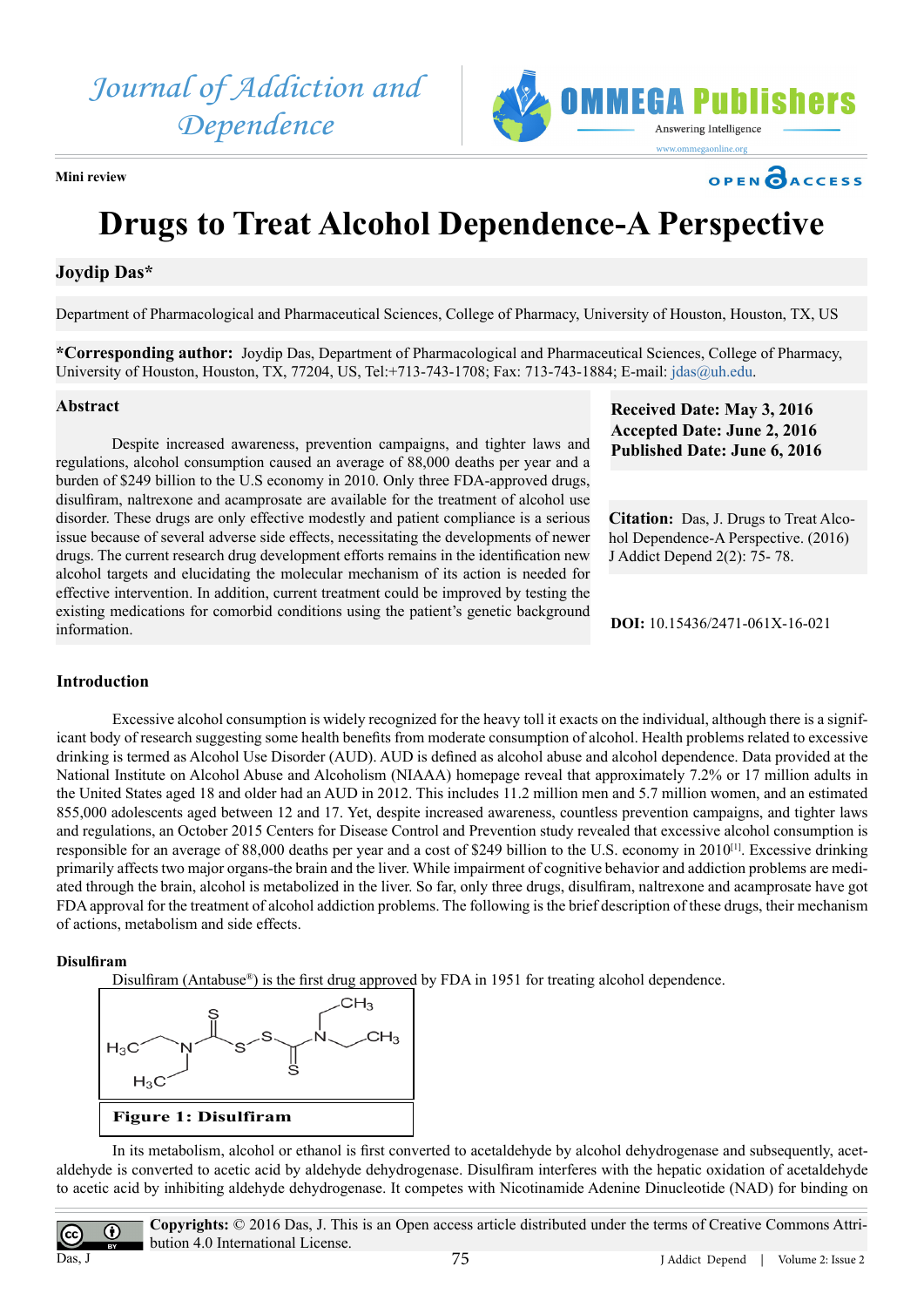#### Alcohol Dependence



aldehyde dehydrogenase<sup>[\[2\]](#page-3-1)</sup>. While disulfiram does not alter the rate of elimination of ethanol, it can increase the serum acetaldehyde concentrations five to ten times higher after alcohol consumption. This accumulation of acetaldehyde causes unpleasant reaction in patients. This also can generate a feeling of throbbing headache, dyspnea, nausea, copious vomiting, diaphoresis, thirst, chest pain, palpitation, tachycardia, hypotension, blurred vision, vertigo, anxiety, syncope, confusion, etc. Further, more severe reactions including respiratory depression, arrhythmias, and cardiovascular collapse can also occur.

Disulfiram is administered orally. For adults, starting with 500 mg every morning for 1 - 2 weeks, then reducing to 250 mg daily is the preferred dosage. Dosages ranging from 125 - 500 mg once daily, not exceeding 500 mg/day, is recommended for maintenance. The duration of the treatment depends on the patient's ability to abstain from ingesting ethanol, ranging from months to year. Slow hepatic metabolism converts disulfiram to diethyl dithiocarbamate, diethylamine, and carbon disulfide. One-fifth of a dose may remain in the body for a week or longer, showing the risk of drug accumulation. Unpleasant effect of disulfiram-alcohol reaction can still persist on drinking even after cessation of the therapy after two weeks.

There have been instances of deaths following the administration of even lower dosages of disulfiram and the ingestion of a single alcoholic drink. Tolerance to the drug has not been a big issue. Disulfiram shows drug-drug interactions. Although disulfiram is relatively nontoxic, it interacts with many drugs that are hepatically metabolized by inhibiting hepatic enzymes such as, cytochrome P450 isoforms CYP2E1 and CYP1A2. This increases serum levels of the drugs and corresponding adverse effects. It may also cause peripheral neuropathy. All these have contributed to the poor compliance of the drug. However, disulfiram can be effective among patients who are highly motivated and patients who use it episodically for high-risk situations.

#### **Naltrexone**

FDA approved naltrexone in 1994 for treating alcohol addiction



Naltrexone is a morphine derivative that acts as a competitive antagonist at opioid receptors  $\mu$ ,  $\delta$  and  $\hat{k}$ . Naltrexone can either displace opioid agonists from binding at these receptors or prevent opioid binding. Blockade of opioid receptors by naltrexone is a competitive phenomenon and results in elimination of the euphoric effect of opioid. Recent structural studies of the antagonist bound opioid receptors have provided better understanding of the mechanism of action of the opioid antagonists<sup>[3-5]</sup>. At usual opioid concentrations, naltrexone's greater affinity for the receptor prevents the binding of the opioid agonist to the receptor. However, when opioid concentrations are extremely high, the opioid can displace naltrexone, and respiratory depression and/or death is possible.

alcohol dependence is not understood very clearly. Naltrexone is believed to interfere with the interactions between dopamine and the endogenous opioid neuropeptide systems. Alcohol stimulates release of dopamine from cells originating in the brain's Ventral Tegmental Area (VTA) region, which is a component of a neuronal circuit called the mesolimbic dopamine system and is associated with behavioral motivation and reward. Following exposure to alcohol, dopamine released into the nucleus accumbens (NAc) and prefrontal cortex reinforces drinking behaviors<sup>[6,7]</sup>. Whereas alcohol does not appear to selectively bind dopamine receptors, its effects on dopamine release are likely mediated through interactions with several neurotransmitter systems, as well as through interactions with the endogenous opioid system, such as endorphins and enkephalins. These endogenous opioids are involved in the expression of alcohol's reinforcing effects and may promote drug-seeking behaviors. An opioid reward system mediated by  $\mu$  and  $\delta$  opioid receptors and an opposing aversions system mediated by ƙ opioid receptors must be in balance to maintain a neutral state in regards to the development of addiction. Naltrexone functions as a competitive antagonist at opioid receptors and inhibits the effects of endogenous opioids and decreases the positive or reward pathways associated with the imbalance caused by alcohol $[8]$ .

Naltrexone is administered orally or intramuscularly. Naltrexone is metabolized to 6-β-naltrexol, which also has antagonistic activity but is less potent than the former. Significantly less 6-β-naltrexol is generated following Intramuscular (IM) administration of naltrexone compared to administration of oral naltrexone due to a reduction in first-pass hepatic metabolism. Two other minor metabolites are 2-hydroxy-3-methoxy-6-β-naltrexol and 2-hydroxy-3-methyl-naltrexone. The side effects of naltrexone include development of withdrawal symptoms, nausea, dysphoria and fatigue. Naltrexone also can impair thinking and induce anxiety. A daily dose of 50 mg once with food for 12 weeks has been shown to be effective for adults. Some patients may require naltrexone doses of 100 mg/day. Initially, patients may require 3 - 6 months of naltrexone treatment and some may benefit from up to 1 year of treatment. Starting with a dose of 12.5 - 25 mg once daily and gradually titrating, splitting or adjusting the administration times are recommended to decrease gastrointestinal side effects

An extended release version of naltrexone, vivitrol is administered once a month by injection. FDA approved this drug in 2006 for treating alcoholism, and may offer benefits regarding compliance. For adults, a 380 mg Intramuscular (IM) dose every 4 weeks is effective. Vivitrol is indicated in patients who are able to abstain from alcohol in an outpatient setting prior to treatment initiation

Recently European Medicines Agency (EMA) approved nalmefene, an opioid receptor antagonist for as-needed treatment to reduce heavy drinking in alcohol-dependent patient[s\[9\]](#page-3-5). Structurally, nalmefene is very similar to naltrexone except that the keto group attached to the cyclohexane ring is replaced by a C=C. This chemical modification, however, changes the pharmacokinetics of this drug. Nalmefene shows longer half-life, greater oral bioavailability and has no dose-dependent liver toxicity as compared to naltrexone. A daily dose of 5 - 40 mg of nalmefene has been tested to be effective<sup>[10]</sup>.

The mechanism of action by which naltrexone prevents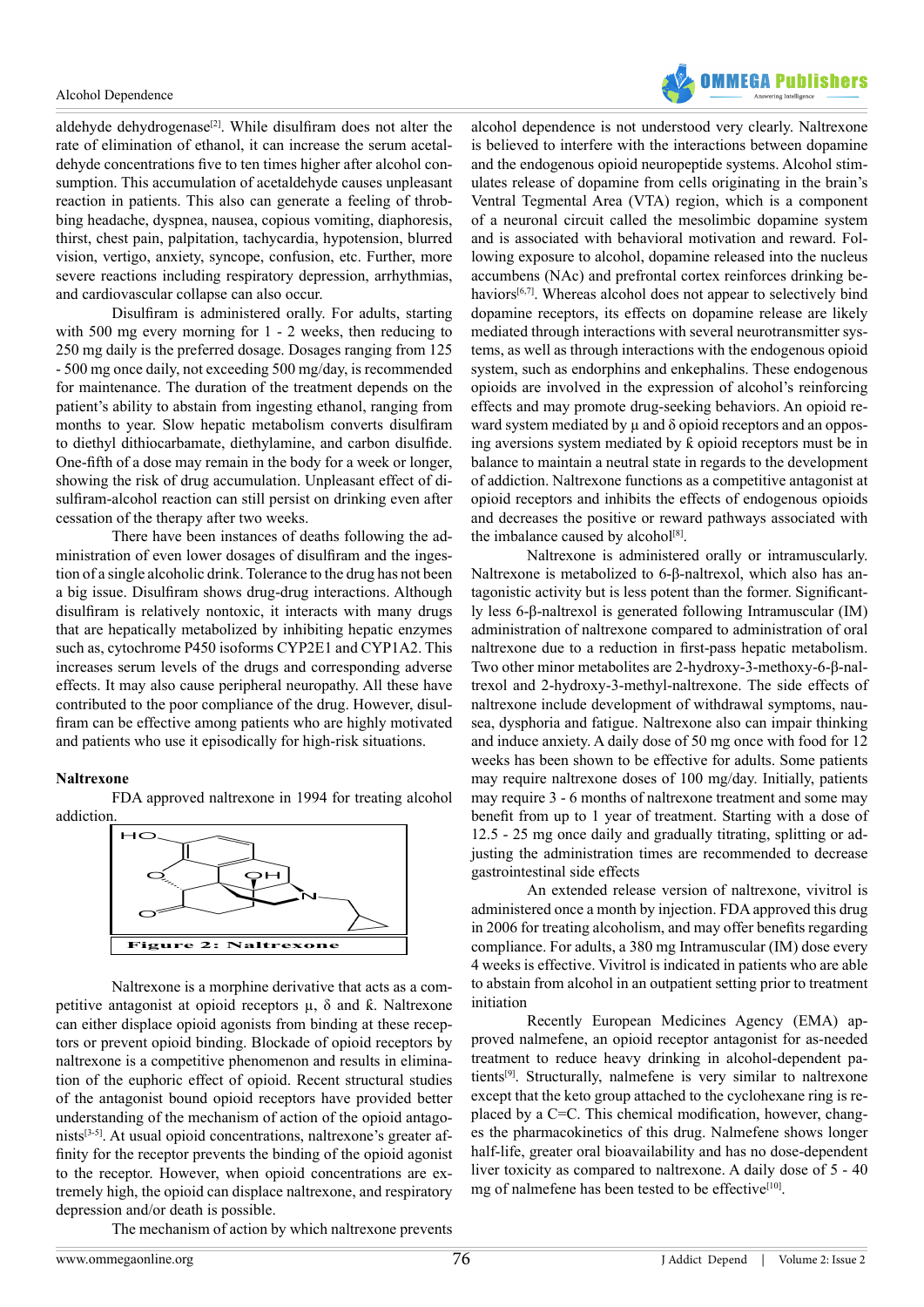



## **Acamprosate**

Acamprosate (Campral®) received FDA approval in 2004, although it was approved in France, much earlier, in 1989. Acamprosate reduces alcohol intake in alcohol-dependent ani-mals in a dose-dependent manner[\[11,12\].](#page-3-7)



The mechanism of action of acamprosate in maintenance of alcohol abstinence is not completely understood. Because of structural similarities with γ-amino butyric acid (GABA), it was hypothesized that acamprosate may act as a GABA-mimic or otherwise modulate GABA-ergic transmis-sion<sup>[\[13\]](#page-3-8)</sup>. Although it was shown that it may bind to the  $GABA$ . and  $GABA_n$  receptors, there is little in the in vivo profile of acamprosate to suggest similarities with drugs known to enhance GABA-ergic transmission. It is now generally accepted that acamprosate's mechanism of action is likely to involve modulation of glutamatergic function through partial agonist activity on the NMDA receptor complex via actions at its polyamine site. More recently, it was found that acamprosate blocked neurotoxicity induced by a mGluR agonist with affinity for mGluR1 and mGluR5 receptors<sup>[\[14\]](#page-3-9)</sup>.

For the mechanism of action on alcohol dependence, it is believed to normalize balance between excitatory and inhibitory pathways in the brain that become adapted to chronic drinking. For example, chronic alcohol consumption may upregulate the excitatory N-methyl-D-aspartate (NMDA) glutamatergic system to overcome the sedative effects of the potentiated inhibitory GABAergic system, allowing the Central Nervous System (CNS) to function more normally in a depressed state<sup>[\[15\]](#page-3-10)</sup>. This change in the neurotransmitter system also alleviates the withdrawal symptoms such as anxiety, hyper-excitability and insomnia.

Acamprosate is administered orally. The suggested dose for adults is 666 mg (two 333-mg delayed-release tablets) 3 times daily. Alternative dosage regimens such as, doses of 1332 mg/day (666 mg in the morning, 333 mg at mid-day, and 333 mg in the evening) were administered for patients having body weight less or equal to 60 kg, and doses of 1998 mg/day (666 mg, 3 times daily) were administered for patients having body weight more than 60 kg. Efficacy in promoting abstinence has not been demonstrated in patients who have not undergone detoxification or achieved alcohol abstinence. Therefore, acamprosate is indicated only in patients who are abstinent at the time of treatment initiation.

It does not undergo hepatic metabolism but is excret-

ed as unchanged drug via the kidneys. The terminal half-life is approximately 20-33 hours. The pharmacokinetic profile of acamprosate is not altered in patients with hepatic disease or in alcohol-dependent patients. However, it can be altered by renal impairment. Peak plasma concentrations were 2 and 4-fold greater in patients with moderate and severe renal impairment, respectively, compared to healthy volunteers. The most common side effects of acamprosate are headache, diarrhea, flatulence and nausea.

### **Other Pharmacotherapeutic drugs**

In addition to the FDA approved drugs described above, there are several other drugs that show promise in treating alcohol addiction. Topiramate is one of such drugs, which is primarily used as an anticonvulsant. Chemically, it is a fructopyranosesulfamate. Although topiramate has not yet received FDA approval for treating alcohol addiction, it is sometimes used off-label for this purpose. It has been shown that topiramate significantly improves multiple drinking outcomes, as compared to a placebo $[16]$ . The precise mechanism of action of topiramate is not known. It is thought to work by increasing inhibitory GABA neurotransmission at  $GABA$ , receptors and reducing stimulatory glutamate neurotransmission at some types of glutamate receptors. Whereas kainate/AMPA (alpha-amino-3-hydroxy-5-methylisoxazole-4-propionic acid) subtype of excitatory glutamate receptor is antagonized by topiramate, no effect is observed on the activity of N-methyl-D-aspartate (NMDA) at the NMDA receptor.



Topiramate is administered orally. It is not metabolized to a great extent. About 70 - 80% of an administered dose is eliminated unchanged in the urine. It undergoes hydroxylation, hydrolysis, and glucuronidation reactions to generate about six metabolites, none of which constitutes more than 5% of an administered dose. Patients with hepatic impairments show altered pharmacokinetics of topiramate. There are significant side effect related to topiramate use including nervous system related paresthesia, cognitive dulling and fetal toxicity.

Baclofen is a derivative of γ-amino butyric acid (GABA). It is a  $GABA_B$  agonist that can inhibit the dopaminergic response to ethanol. Studies indicated that baclofen has positive benefit in abstinence, craving and daily alcohol intake<sup>[17-19]</sup>.